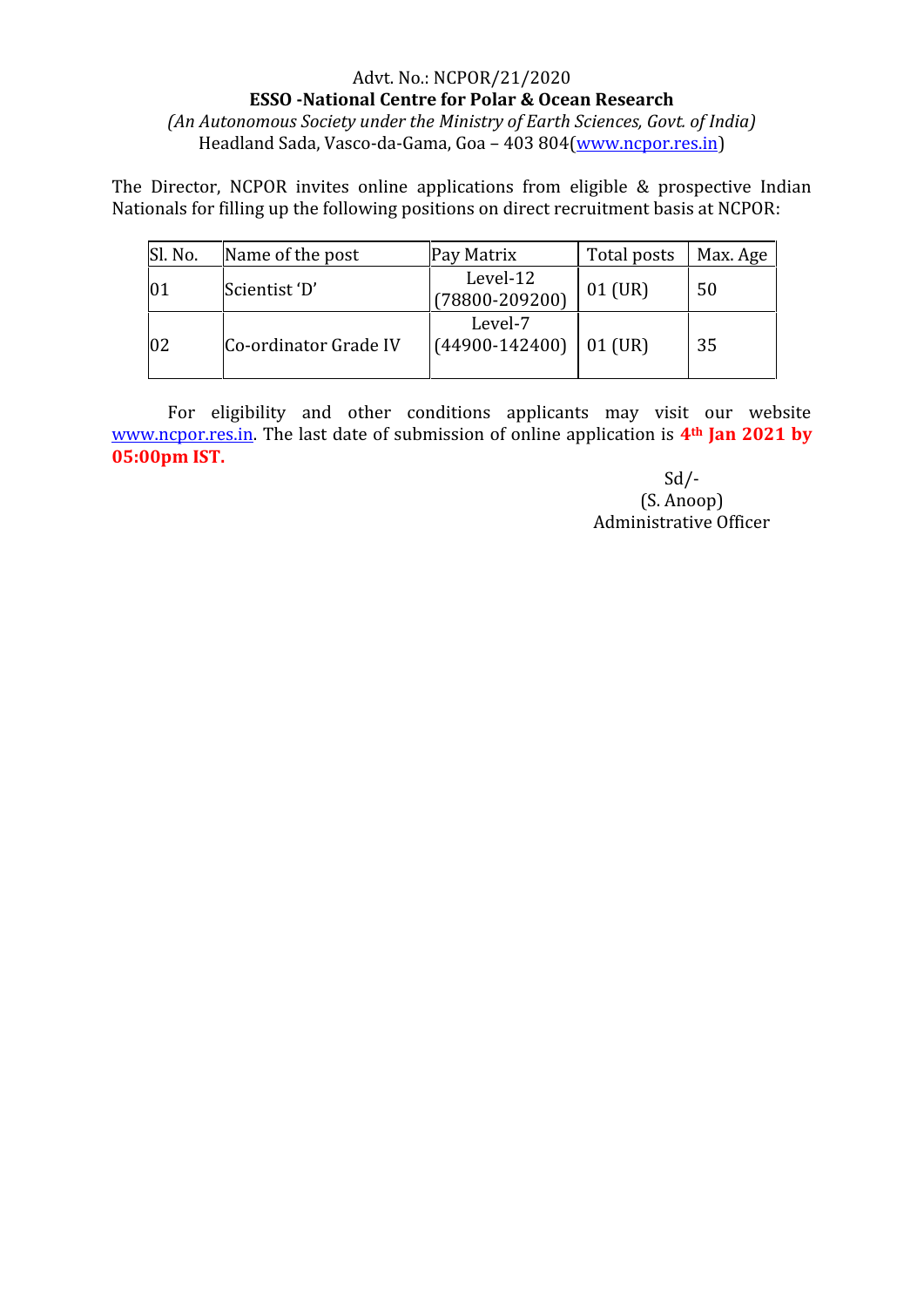### Advt. No. NCPOR/21/2020 **ESSO -National Centre for Polar & Ocean Research**

*(An Autonomous Society under the Ministry of Earth Sciences, Govt. of India)* Headland Sada, Vasco-da-Gama, Goa - 403 804(www.ncpor.res.in)

The ESSO-National Centre for Polar & Ocean Research (NCPOR), an Autonomous Society under the Ministry of Earth Sciences, Government of India, New Delhi is the nodal agency responsible for planning, co-ordinating and executing the Indian Polar Programme. In addition, the Centre has a well-focused scientific mandate of basic and applied research in various disciplines and themes of polar and ocean sciences.

Director, NCPOR invites online applications from interested and eligible candidates, for filling up the following positions on direct recruitment basis:-

| Sl. No.     | Name of the post      | Pay Matrix | Total<br>posts | Max. Age |  |
|-------------|-----------------------|------------|----------------|----------|--|
| $ 0\rangle$ | Scientist 'D'         | Level-12   |                | 50       |  |
| 02          | Co-ordinator Grade IV | Level-7    |                |          |  |

# **Education, Experience & Other Qualifications**

### **For Sl. No. 1 [For Scientist 'D']**

**Essential:** (i) Master Degree in Geophysics/Marine Geophysics/Geology/Marine Sciences or its equivalent from a recognized University/Institute with atleast first class (60%) marks OR Bachelor's degree in Engineering or Technology in a relevant subject from a recognized university with atleast first class (60%) marks.

ii. Seven years of experience in the field of marine geophysics/ marine geology, supported by high quality peer-reviewed scientific publications

**Desirable:** (i) Doctorate in the relevant subject or area of specialization as given above. (ii) Extensive experience in marine geophysical/geological surveys/sampling and related large data/sample analysis/interpretation, supported by high quality scientific publications

### **Job Responsibilities**:

(i) Initiation and co-ordination of research programs in the frontier area of marine geosciences

(ii) Research and development in the field of hydrothermal sulphides mineral exploration.

# **For Sl. No. 2 [Co-ordinator Grade IV]**

**Essential:** (i) Graduation or equivalent from a recognized University (ii) Skill Test Norms Dictation:10mts @120/100 w.p.m. Transcription: 65 mts./55(Eng.) OR 75 mts./65 (Hindi) on Manual Typewriter) or 50mts./40 (Eng.) OR 65 mts./55 (Hindi) (on computer)

**Desirable:** (i) 03 years' experience of working as Personal Assistant to Senior Officer(s) (ii) Diploma in Office/Secretarial Management (iii) Working knowledge of computers.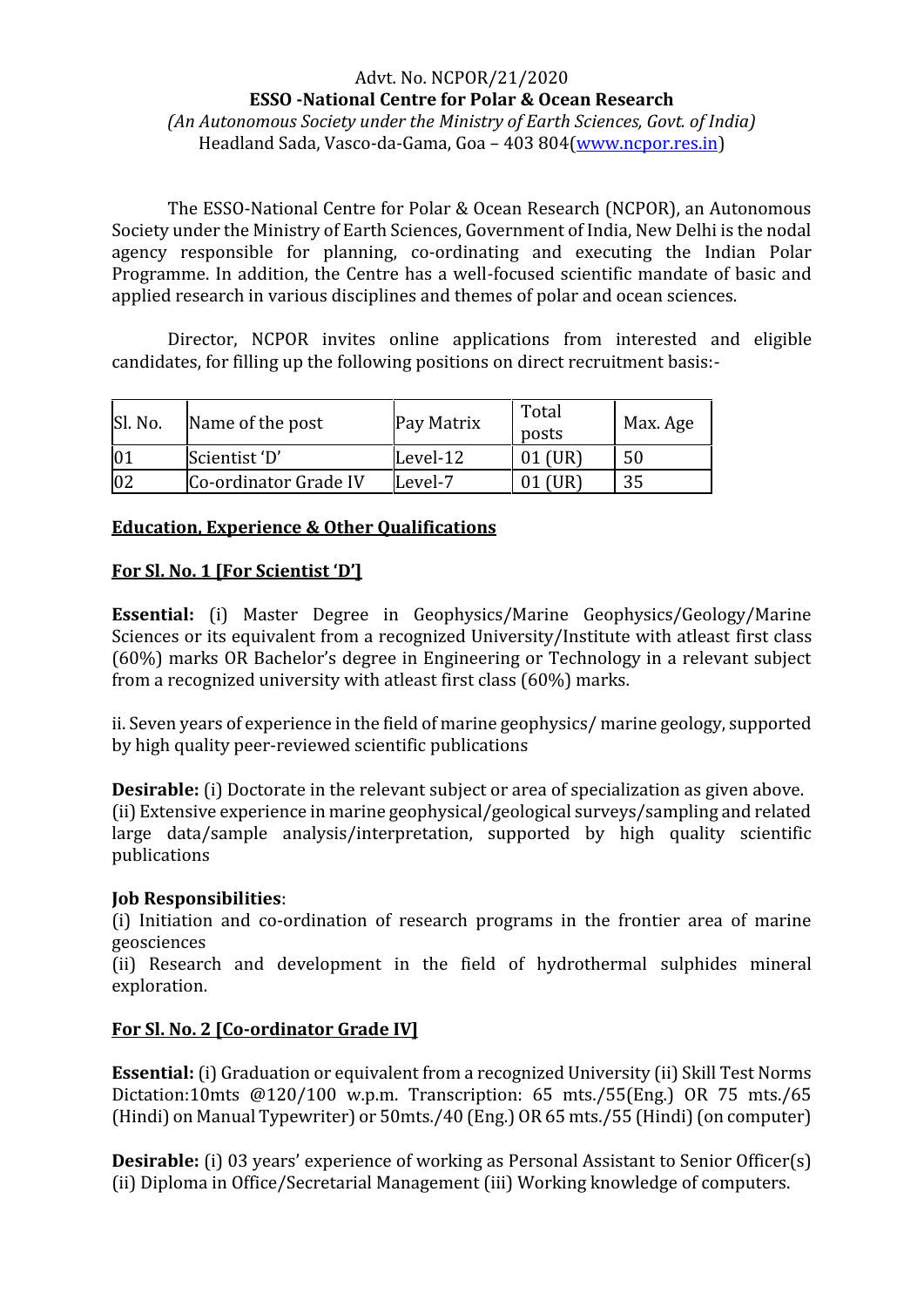**Job Responsibilities:** To assist the Centre Director/Sr. Scientists in all office related work such as Secretarial, Event Management, Protocol, etc assigned from time to time.

## **General Conditions:**

- 1. The last date of submission of online application is: **4th Jan 2021 by 05:00pm IST.** date is the cut-off date for all Age/Qualification/experience etc.
- 2. Applications should be submitted online in the prescribed format along with scanned copies of documents relating educational qualifications, experience, age, etc.
- 3. No age relaxation would be available for SC/ST/OBC candidates applying for unreserved post/vacancy. Age Relaxation is permissible upto 5 years for persons serving on regular basis (minimum three years) in Government organizations/Autonomous bodies/PSUs. For Ex-Serviceman the age relaxation shall be as per Government of India guidelines.
- 4. NCPOR will have full discretion to fix separate minimum criteria for shortlisting and criteria for written/interview for each category of candidates.
- 5. The prescribed essential qualifications are minimum and mere possession of the same does not entitle candidates to be called for interview/written examination. If the number of applications received in response to advertisement is large, it will not be convenient or possible for the Selection Board to interview or conduct written examination for all those candidates. Accordingly, the Centre may restrict the number of candidates to be called for interview/ written examination to a reasonable limit of desirable qualification and /or on the record of academic performance and /or relevant experience for the post prescribed in the advertisement as per the specific requirement of the Centre and/or any other benchmark decided by a committee constituted to screen the applications. No correspondence will be entertained with candidates who are not called for Interview/written examination.
- 6. The selection for the Scientist 'D' post shall be on the basis of performance of the screened in candidates in the interview and Coordinator Grade IV post shall be on the basis of performance of the screened in candidates in the written examination and skill test.
- **7. Candidate have to mention the desired medium of skill test (stenography test) during the online application.** Candidates who opt to take the Stenography Test in Hindi will be required to learn English Stenography and vice versa after their appointment, failing which their probation may not be cleared. Candidates have to work as English/ Hindi stenographers as per the functional requirement of the Institute.
- 8. Canvassing in any form and /or bringing any influence, political or otherwise will be treated as disqualification of candidature. No interim correspondence/inquiry will be entertained.
- 9. Candidates working in Government/Public Sector Undertakings/Autonomous bodies should upload 'No Objection Certificate' and/or produce the requisite 'No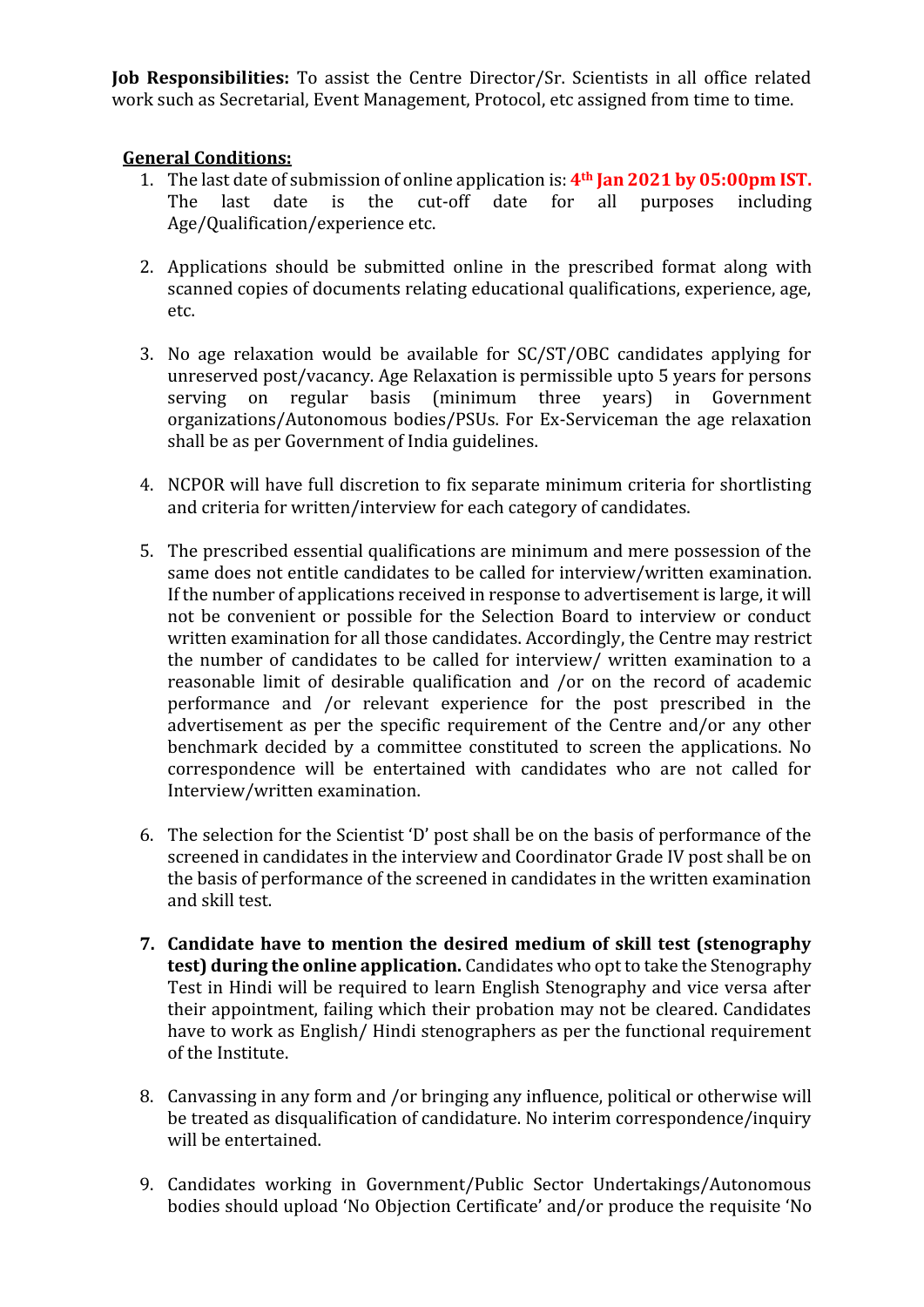Objection Certificate' from their employer at the time of interview/written examination.

- 10. Director, NCPOR has the discretion to prescribe any method for recruitment i.e. interview/ written examination, prescribe minimum qualifying marks for written examination which can be increased or decreased at any stage without assigning any reason thereof.
- 11. Experience will be counted after completion of essential academic qualification(s). In addition, (a) for the Scientist post, in case a candidate has obtained the mentioned degree while in service only his /her service period will be counted towards experience and he/she will not get any additional weight age in experience for acquiring Doctorate towards total period of experience. (b) A completed Doctorate degree will count as 3 years' experience.
- 12. Online application submitted without legible scanned copies of certificates/signature/photo will be summarily rejected.
- 13. The selected candidates are liable to serve anywhere in India and outside.
- 14. No travelling advance will be paid for attending the interview/written examination except out-station candidates (SC/ST) called for interview will be paid to-and-fro Sleeper-class railway/Bus fare by the shortest route on production of proof of journey tickets etc. The candidates need to make their own stay arrangements. NCPOR will not be responsible for any accommodation arrangements.
- 15. Director, NCPOR has the right to cancel the recruitment process at any stage, without assigning any reason thereof.
- 16. Any discrepancies found in the certificate(s) will attract disqualification of application. Non production of original certificates at the time of Non production of original certificates at the time of interview/written examination will also make the candidate disqualified. No travel reimbursement will be made to such candidates. Candidate's currently working in any other organization need to provide the proof of their current employment with a service/experience certificate from the employer. Appointment order, pay slips, etc will not be considered as proof of employment/experience or for any such claims made by the candidate in the online application.
- 17. At present, the place of posting is at Goa with transfer liability to any part of India.
- 18. Selected candidates may have to join the post immediately on being found medically fit by the appropriate Medical Authority.
- 19. Presently the posts carry usual allowances viz. DA, HRA, TA, LTC, Children Education Assistance, NPS, Medical facilities, Leave etc. as admissible from time to time, to Society employees, as per society rules.
- 20. The posts are on permanent/regular basis and the period of probation for the post of Coordinator Grade IV is two (02) years and Scientist D is one (01) year.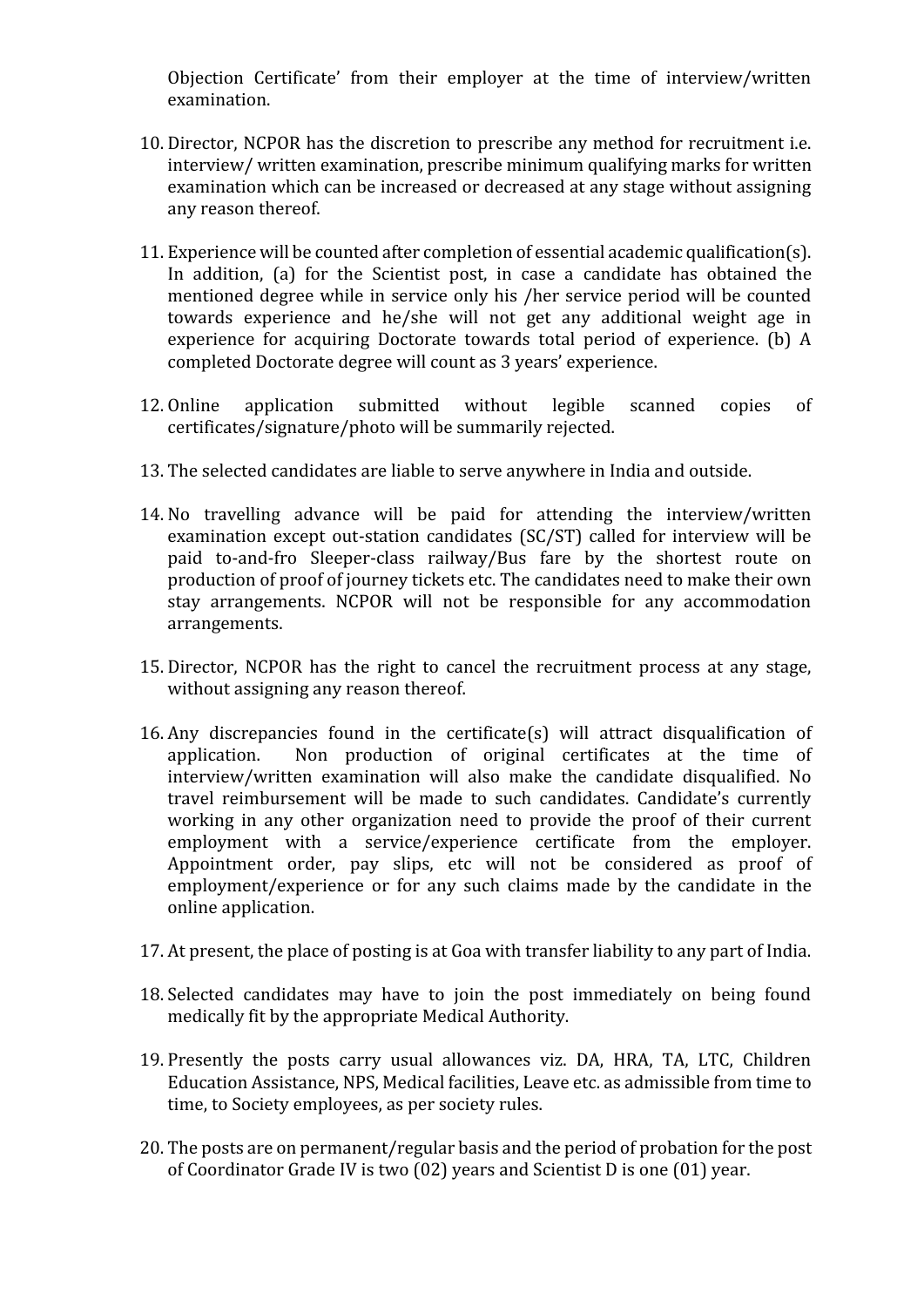- 21. Scheme of written examination for the post of Co-ordinator Grade IV is as per Annexure 'B'
- 22. Instructions to Applicants for submission of online Application are at Annexure 'A'.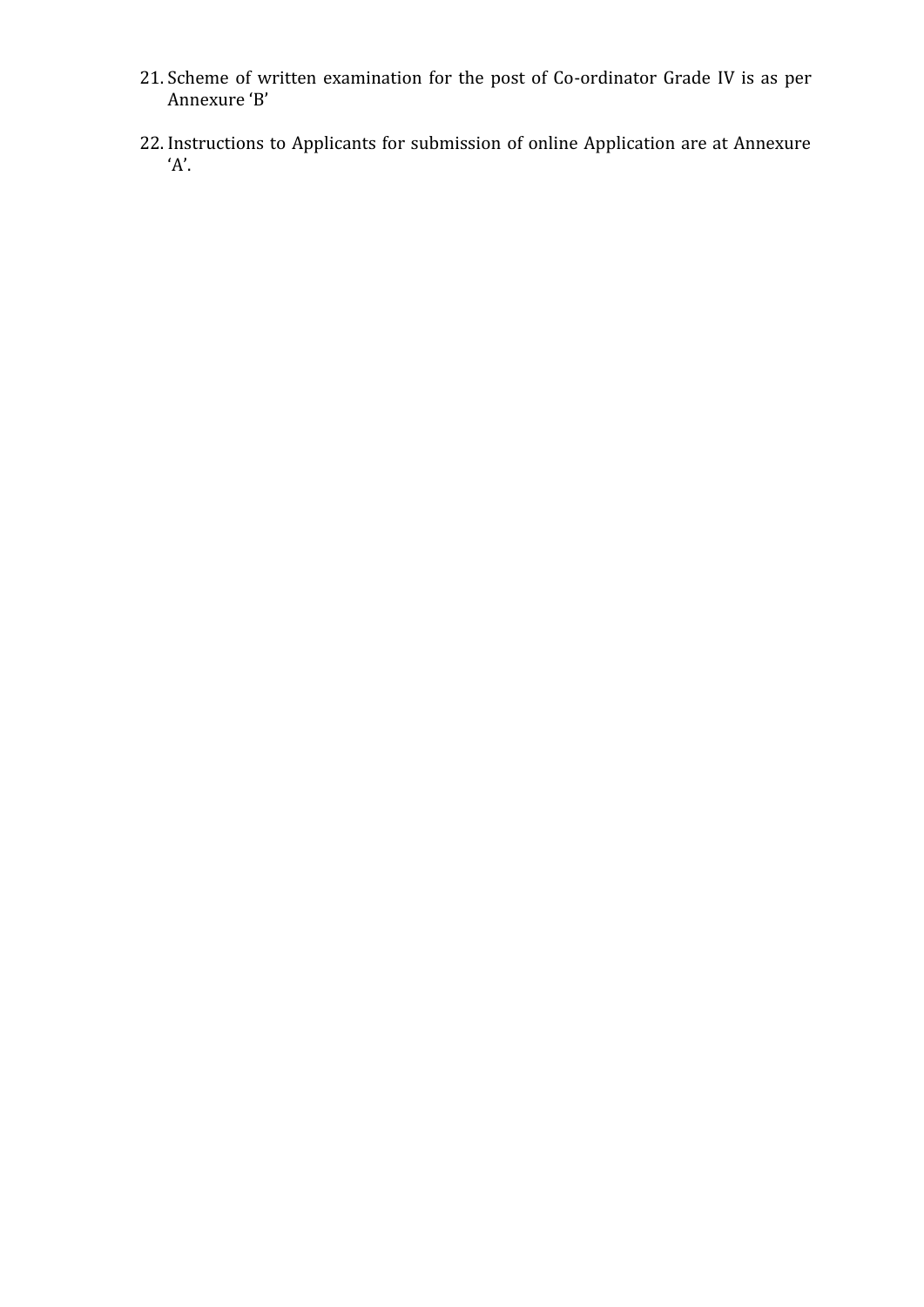- i. Instructions to Applicants for submission of online Application:
- ii. Online application form & details of recruitment of the Post is available at http://www.ncpor.res.in or https://incois.gov.in/jobs/ncpor1020/home.jsp
- iii. Before submitting the online application, the applicants are requested to go through carefully the details of the post and content of the post on the website http://www.ncpor.res.in or https://incois.gov.in/jobs/ncpor1020/home.jsp
- iv. Submit online application well in advance along-with legible and scanned copies of educational qualification, experience certificates, date of birth, disability (OH, PH), caste (ST/ST/OBC) certificate, No Objection Certificate in PDF format not exceeding 500 KB for each document/attachment. If the certificates are in a language other than English or Hindi, then attested translation should be uploaded. The applicants are not required to send hard copies to this office.
- v. A recent passport size colour photograph (scanned) should be in .jpg format (size not exceeding 100 KB but not less than 10 KB).
- vi. Signature (scanned) should be in .jpg format (size not exceeding 100 KB but not less than 10 KB)
- vii. The applicants are advised to fill in all their particulars carefully in the online application. Incomplete application may lead to rejection.
- viii. Applicants are advised to retain the acknowledgement and printout of the submitted online application for future reference.
- ix. In case of difficulty in the submission of online application form please email to ictd@ncpor.res.in

#### **Sd/- (Administrative Officer)**